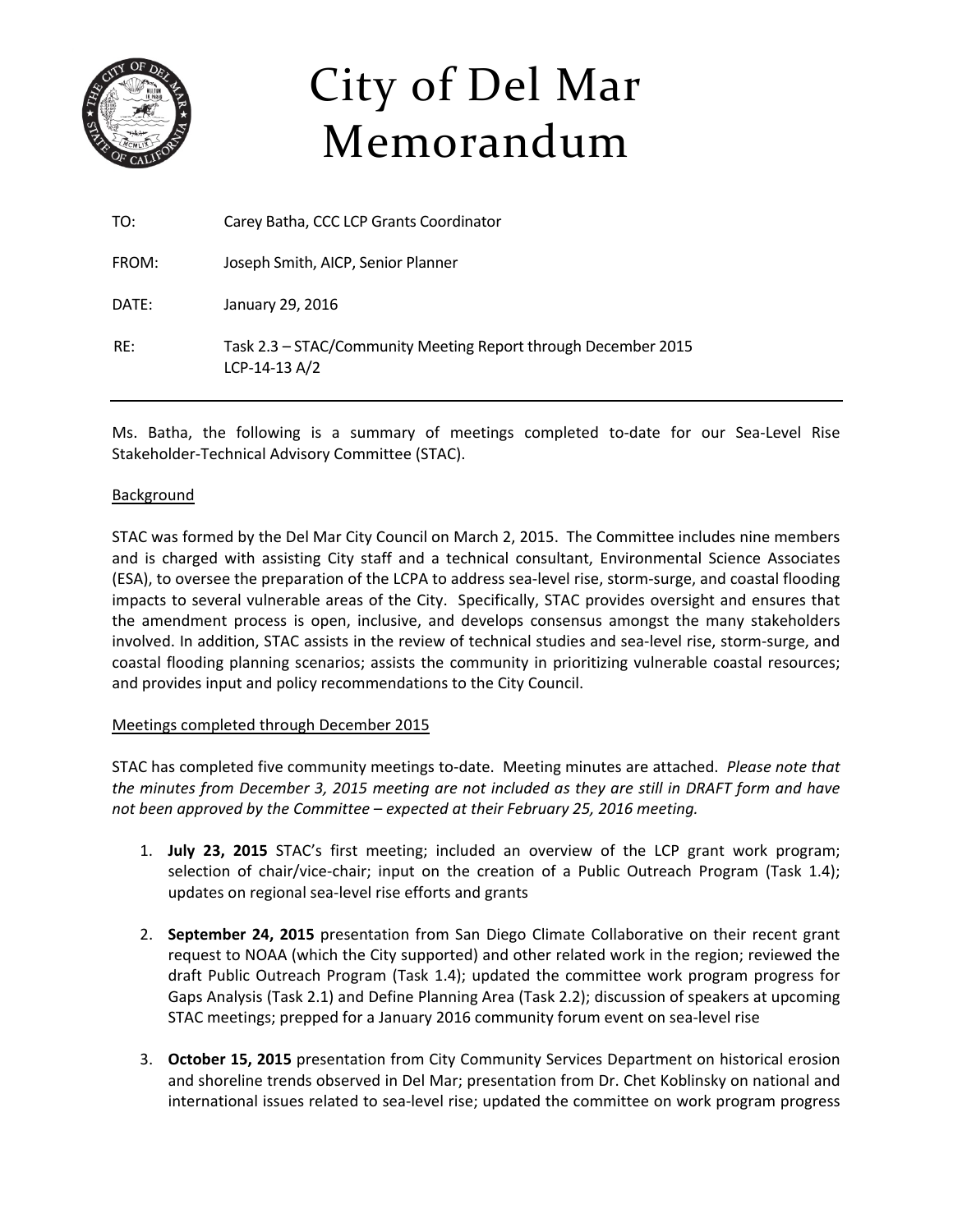for the final Public Outreach Plan (Task 1.4), draft Gaps Analysis (Task 2.1), and draft Planning Area (Task 2.2); prepped for January 2016 community forum

- 4. **November 5, 2015** updated the committee on work program progress for the final Gaps Analysis (Task 2.1) and draft Planning Area (Task 2.2); prepped for January 2016 community forum
- 5. **December 3, 2015** presentation from North County Transit District (NCTD) to provide an overview of NCTD's railroad right‐of‐way through Del Mar as it relates to bluff erosion, storm‐ surge and sea-level rise, consideration for the long-term use of the right-of-way, and the regulatory context for railroad operations; updated the committee on CoSMoS 3.0 results; discussion on approaches for defining hazards and the Planning Area based on initial CoSMoS 3.0 results; final preparation for the January 2016 community forum; selected 2016 meeting dates

#### Upcoming STAC meetings are scheduled as followed

- 6. **January 14, 2016** from 6‐8pm, Community Forum on Sea‐Leve Rise, Powerhouse Community Center, 1658 Coast Blvd, Del Mar [COMPLETED]
- 7. **February 25, 2016** from 4‐6pm, City Hall Annex, 235 11th St, Community Workshop and STAC meeting to discuss the preparation of Vulnerability & Risk Assessments
- 8. **April 14, 2016** from 4‐6pm, City Hall Annex, 235 11th St, STAC meeting to discuss the final Vulnerability & Risk Assessments and feedback on Adaptation approaches
- 9. **May 5, 2016** from 4‐6pm, City Hall Annex, 235 11th St, Community Workshop and STAC meeting to discuss the preparation of an Adaptation Plan
- 10. **June 9, 2016** from 4‐6pm, City Hall Annex, 235 11th St, STAC meeting to discuss the Adaptation Plan
- 11. **July 21, 2016** from 4‐6pm, Del Mar Library, 1309 Camino del Mar, STAC meeting to discuss the final Adaptation Plan
- 12. **September 29, 2016** from 4‐6pm, location Del Mar Library, 1309 Camino del Mar, final STAC meeting to formalize the committee's recommendations to the City Council for amendments to the LCP, Community Plan and Municipal Code related to sea‐level rise, coastal‐flooding and storm‐surge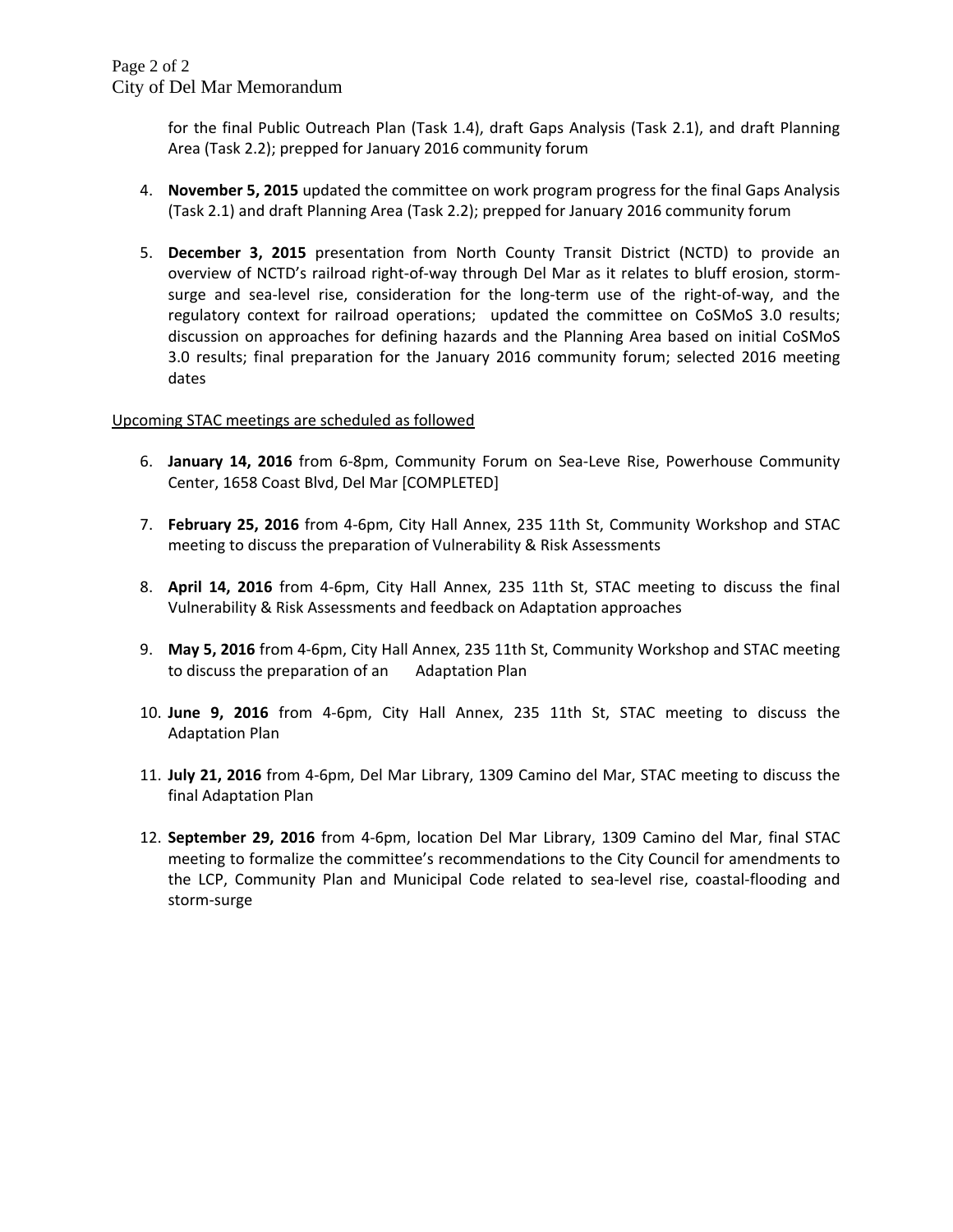#### *APPROVED* **ACTION MINUTES**



## **SEA-LEVEL RISE STAKEHOLDER-TECHNICAL ADVISORY COMMITTEE CITY OF DEL MAR**

#### **DEL MAR PUBLIC LIBRARY – 1309 CAMINO DEL MAR CONFERENCE ROOM THURSDAY, JULY 23, 2015 – 3:00 PM City Council Liaisons: Don Mosier, Dwight Worden**

#### **COMMITTEE'S STATEMENT OF MISSION/PURPOSE:**

Oversee the Sea-Level Rise Local Coastal Program Amendment process to make sure that the process is open, inclusive and develops consensus amongst the many stakeholders; to assist City staff and the consultant with the sea-level rise planning process; to assist in the review of technical studies and sea-level rise planning scenarios; to assist the community in prioritizing vulnerable coastal resources; to discuss and provide advice and policy recommendations to the Del Mar City Council; and to provide input to the Del Mar City Council on the Local Coastal Program Amendment process. (Ref. City Council Resolution 2015-10)

#### **PUBLIC COMMENT:**

Anyone may address the Committee for three minutes on any items listed on the agenda. If there are several speakers on an item, your time available to speak may be limited to two minutes. When the Committee Chairperson recognizes you, please step forward and state your name and address of residence clearly for the record. The Committee may ask questions of you, to which you may respond.

For items not on the agenda, please see: *Oral Communications*.

*Note on Action Minutes: Committee action minutes and public comment received are shown in Times New Roman font and italics under each agenda item.*

## **1. CALL TO ORDER (3:00pm)**

## **2. ROLL CALL AND COMMITTEE INTRODUCTIONS**

*All members present. Council member Mosier absent. Committee members introduced themselves and gave a brief statement regarding their interest in serving on the Committee. The following members of the public introduced themselves: Dave Grubb, Sierra Club; Carrie Metzger, graduate student; and Nermin Nergis, Greenpole Research. Staff members present included: Joseph Smith, Planning; Kathy Garcia, Planning; and Jon Edelbrock, Community Services.* 

#### **3. CITY COUNCIL LIAISON WELCOME AND REVIEW OF THE COMMITTEE'S MISSION/PURPOSE AND WORK PROGRAM**

*Council member Worden gave a statement on the City Council's intent in establishing the Committee and reviewed the Committee's mission and work program to occur through the end of 2016.*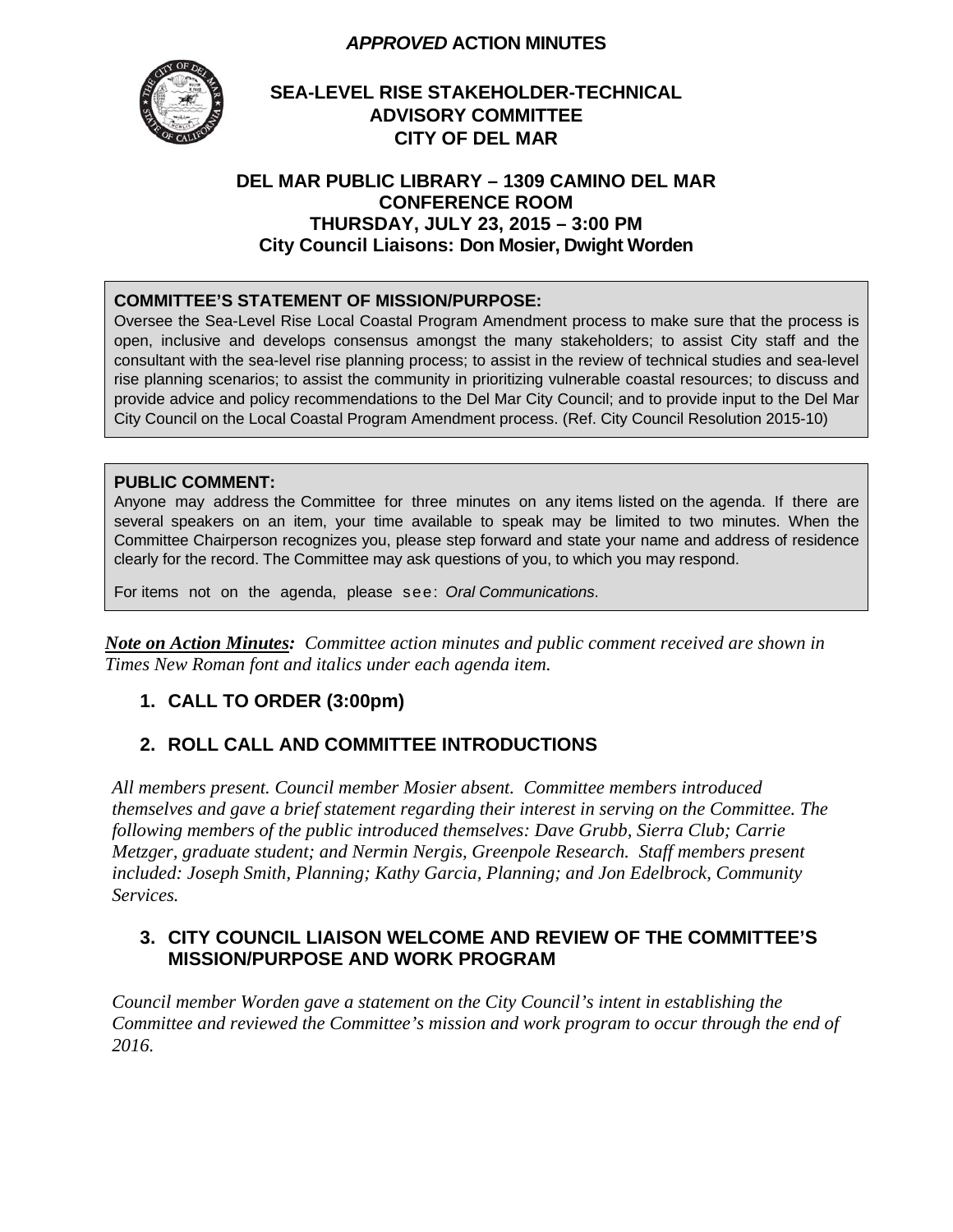## **4. INTRODUCTION AND PRESENTATION BY CITY CONSULTANT**

*Nick Garrity of Environmental Science Associates (ESA) provided an introduction of the firm, relevant projects completed and in progress through the state, and an overview of the Del Mar work program to be completed over the next two years.* 

## **5. ORAL COMMUNICATIONS (NON-ACTION ITEM)**

State law precludes the Committee from acting on any topic which is not an action item on the posted agenda. Your information may be received, placed on the next agenda, or referred to the Committee Chairperson.

*No comments received from the public. General discussion by the Committee on the following: 1) sea-level rise and an overview of the 2012 NRC (National Resource Council) report; 2) sealevel rise guidance document produced by the California Coastal Commission; and 3) sharing relevant information related to sea-level rise on the City's website.* 

# **6. TRAINING ON PUBLIC MEETING LAW (BROWN ACT REQUIREMENTS)**

*Council member Worden and Joseph Smith, Planning provided an overview of the Brown Act and related conflict-of-interest and due-process rules that apply to the Committee's work and to Committee members' actions. There was special emphasis on avoiding serial meetings. Committee members were reminded to turn in their Statement of Economic Interest (700) forms to the Deputy City Clerk.* 

## **7. NOMINATIONS FOR AND SELECTION OF A CHAIR, VICE-CHAIR AND SECRETARY**

*By unanimous vote, Committee member Gaasterland was selected as Chair (motion by Committee member Fletcher, second by Committee member Crabtree), Committee member Bekkar was selected as Vice Chair (motion by Committee member Crabtree, second by Committee member Gaasterland); and Committee member Handzel was selected as Secretary (motion by Committee member Crabtree, second by Committee member Bekkar).* 

## **8. DISCUSSION ITEMS:**

#### **a. Setting a meeting schedule (either by Task per the Work Program or as a monthly set meeting).**

*Committee member Crabtree recommended scheduling more frequent meetings during the early part of the work program, and then to distribute out the meeting by task later in the process. General committee discussion on timing and location of future meetings. Vice Chair Bekkar recommended the next meeting be set for September 24, 2015 at 4 pm. Chair Gaasterland recommended adding additional meetings in October, November, and December, with the October meeting to be related to training and informational in nature, and the December meeting to discuss the meeting schedule and work goals for 2016.*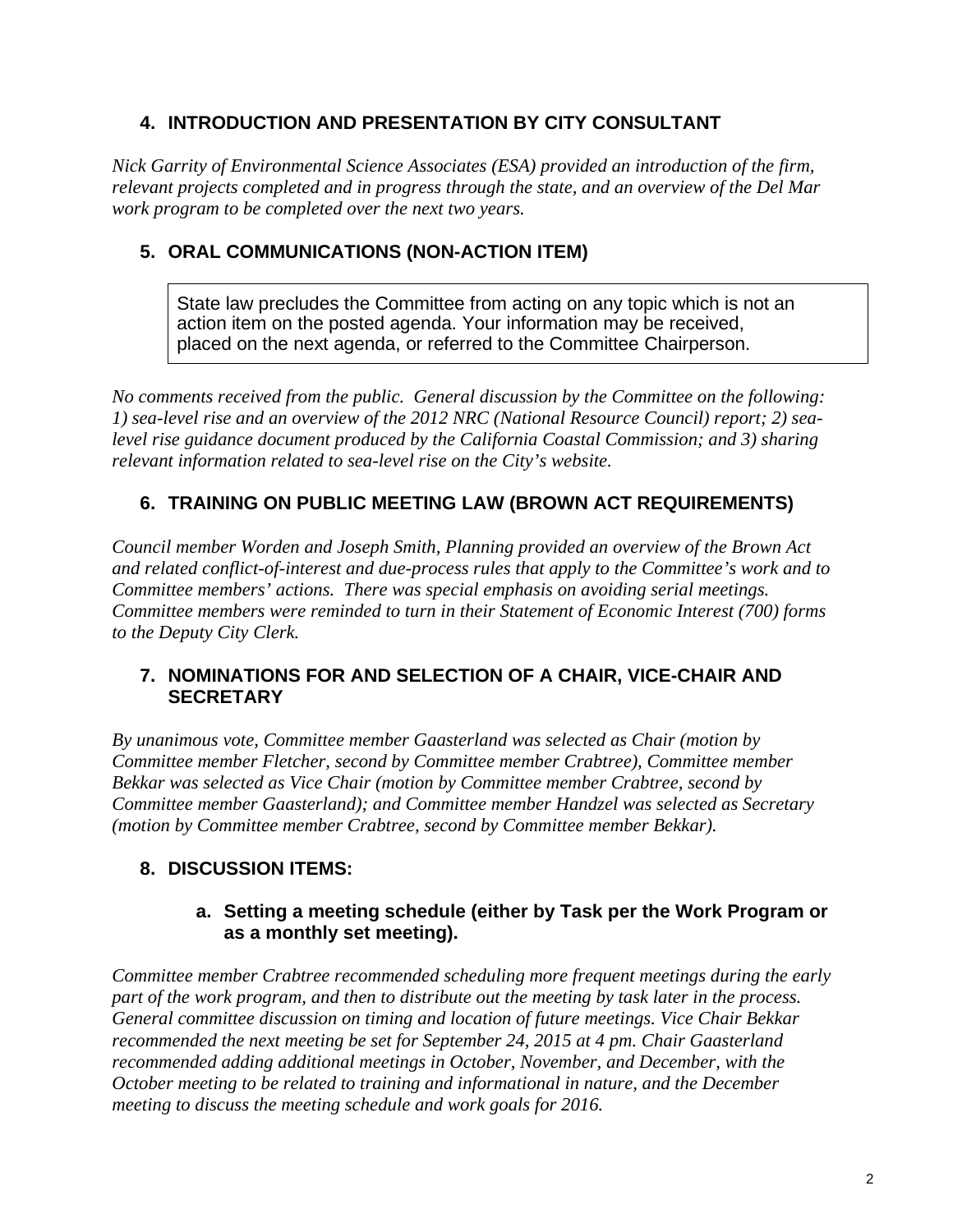*A motion was made by Committee member Crabtree and a second by Committee member Brinner that the Committee hold the following meetings through the end of 2015:* 

*Thursday, September 24: 4 to 5:30pm Thursday, October 15: 4 to 5:30pm\* Thursday, November 5: 4 to 5:30pm Thursday, December 3: 4 to 5:30pm* 

*Additional discussion was provided during the motion as follows: 1) October 15 and December 3 meetings will mostly be training and informational in nature and speakers will be sought to present to the Committee; and 2) December 3 meeting will include a discussion of goals, action items, and a meeting schedule for 2016.* 

*The 2015 meeting schedule and additional items noted above were approved by unanimous vote.* 

 $*$ Staff notes: following the September meeting, staff confirmed that the October 15<sup>th</sup> meeting will need to be scheduled from 3:30 to 5 pm due to conflicts with the meeting space. In addition, the four meetings will NOT be meeting at the Del Mar Library due to room conflicts and instead, will be held in the City Hall Annex building at 235 11th Street (white trailers directly west of City Hall).

## **b. Input on the creation of a public outreach program, including stakeholders and methods for community input.**

*Council member Crabtree recommended that the Public Outreach Program (to be prepared) should first target Del Mar residents and businesses. Committee discussion, including suggestions by Chair Gaasterland and Vice Chair Bekkar about holding a community forum at Powerhouse Park for residents and businesses to learn about the Committee's work program, hear presentations on sea-level rise and implications from its anticipated effects to the City, and obtain feedback from the community. Committee member Giddings suggested the forum should be held in the evening in the first two weeks of January. Additional Committee discussion to advertise the forum: 1) at the City's upcoming Sustainability Fair on September 24, 2015; 2) as part of the outreach for the Committee's December 3, 2015 meeting; 3) on the City's website and calendar; and 4) by sending STAC representatives to other City committees and events.* 

*By consensus, the Committee will plan to hold an evening community forum during the first two weeks of January 2016, possibly either Thursday, January 7<sup>th</sup> or Thursday, January 14<sup>th</sup> with the goal of hosting the forum at Powerhouse Park.*

# **c. Consideration to re-name the Committee (STAC).**

*By consensus, the Committee will keep the name Sea-Level Rise Stakeholder-Technical Advisory Committee (STAC).*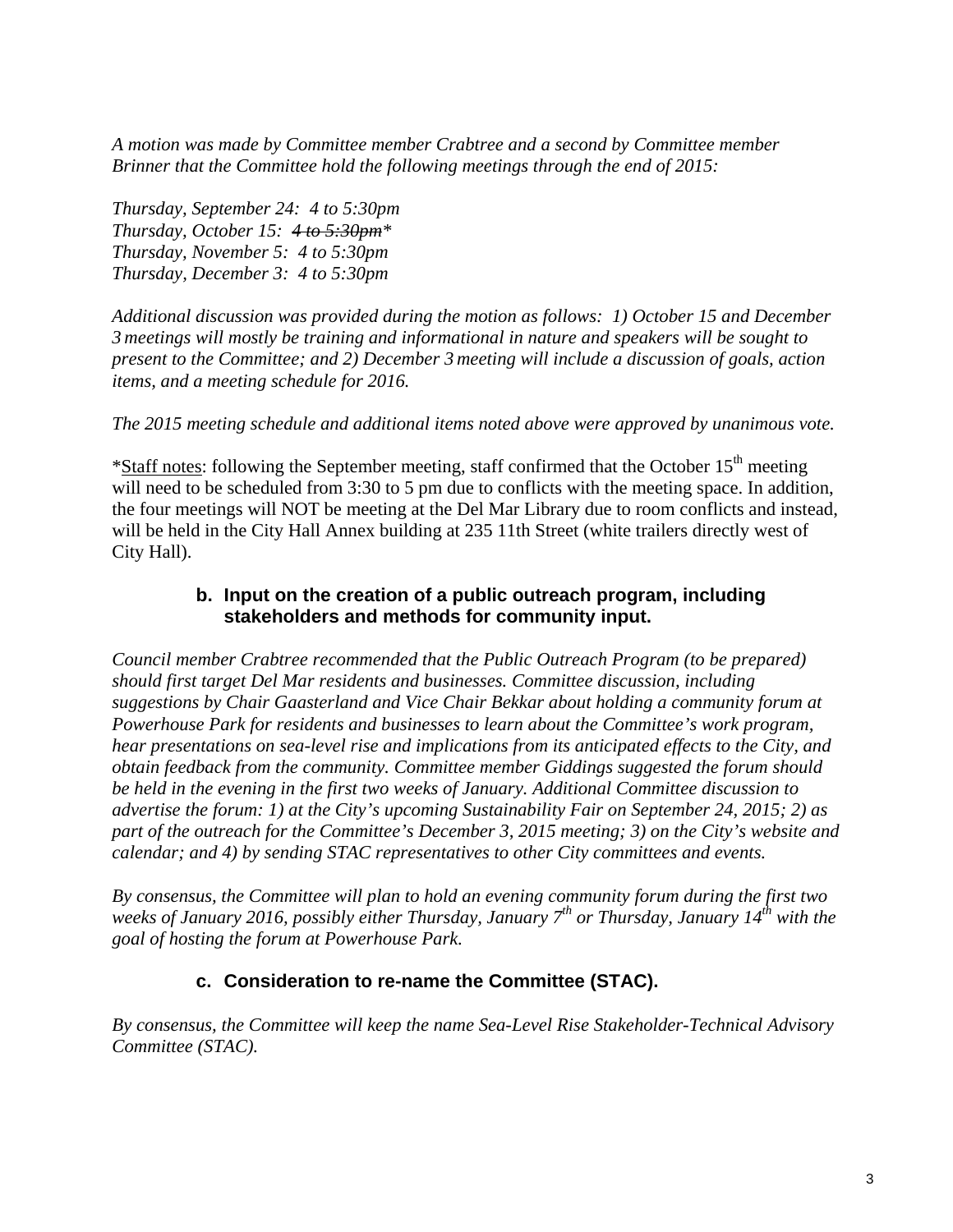## **9. UPDATES ON REGIONAL SEA-LEVEL RISE EFFORTS AND GRANTS**

*Joseph Smith, Planning provided an overview of other planning efforts being conducted in surrounding jurisdictions and the status of grants from the San Diego Foundation and National Oceanic and Atmospheric Administration (NOAA).* 

## **10. ITEMS FOR NEXT AGENDA**

*The following items were discussed as part of future agenda:* 

- *1. Continued discussion on the work program and upcoming tasks. [ongoing]*
- *2. Committee review and action on a Public Outreach Program under preparation by Katz & Associates. [anticipated for the September 24, 2015 meeting]*
- *3. Presentation from representative(s) from the North County Transit District (NCTD) and/or Santa Fe railroad to discuss their use of the NCTD right-of-way through Del Mar, considerations for future use of the right-of-way and alternatives, and an understanding of Santa Fe's rights on NCTD's right-of-way. [staff to invite; schedule when available]*
- *4. Presentation from Patrick Barnard, Research Geologist with USGS and Timu Gallien from Scripps Institute of Oceanography (and other speakers noted by the Committee, including Committee members as well) to give a presentation on sea-level rise and related impacts, topical items, and sea-level rise projections and ranges (including a review of the data ranges provided in the 2012 NRC report). [Committee and/or staff to invite; preference for the October 15, 2015 meeting]*
- *5. Continue to plan for the January 2016 community forum. [ongoing item]*
- *6. Discussion of goals and action items related to the work program, and set a meeting schedule for 2016. [December 3, 2015 meeting]*
- *7. General updates related to the work program from Committee members, staff, and ESA, such as information, articles and studies of interest, and events attended and upcoming. [ongoing]*

#### **11. ADJOURNMENT** *(5:00pm)*

*Next meeting to be held at 4:00 p.m., Thursday, September 24, 2015 at the City Hall Annex, 235 11th Street.*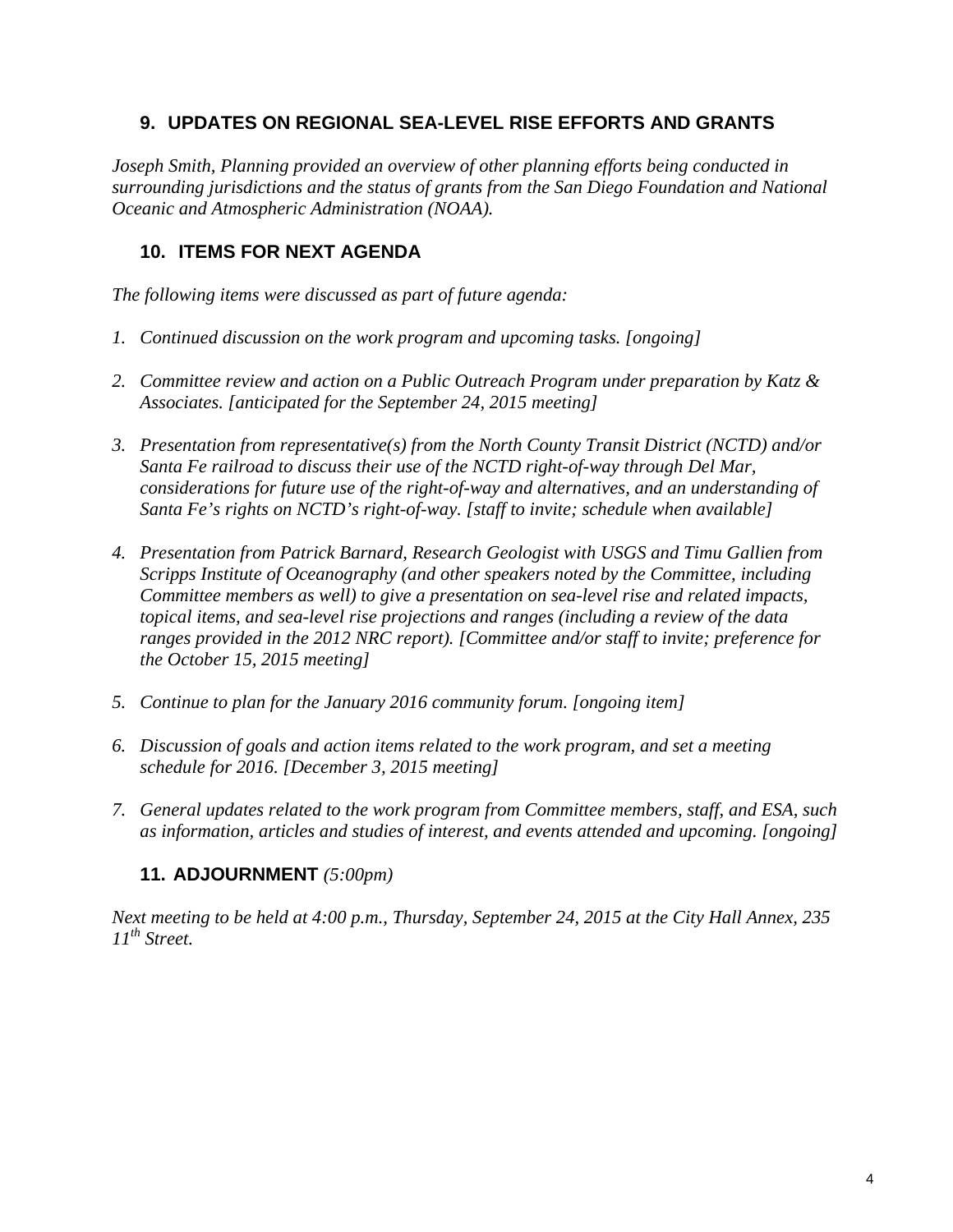

## *APPROVED* **MINUTES SEA-LEVEL RISE STAKEHOLDER-TECHNICAL ADVISORY COMMITTEE (STAC) CITY OF DEL MAR**

#### **DEL MAR CITY HALL ANNEX 235 11th STREET, DEL MAR 92014 THURSDAY, SEPTEMBER 24, 2015 – 4:00 PM City Council Liaisons: Don Mosier, Dwight Worden**

## **COMMITTEE'S STATEMENT OF MISSION/PURPOSE:**

Oversee the Sea-Level Rise Local Coastal Program Amendment process to make sure that the process is open, inclusive and develops consensus amongst the many stakeholders; to assist City staff and the consultant with the sea-level rise planning process; to assist in the review of technical studies and sea-level rise planning scenarios; to assist the community in prioritizing vulnerable coastal resources; to discuss and provide advice and policy recommendations to the Del Mar City Council; and to provide input to the Del Mar City Council on the Local Coastal Program Amendment process. (Ref. City Council Resolution 2015-10)

#### **PUBLIC COMMENT:**

Anyone may address the Committee for three minutes on any items listed on the agenda. If there are several speakers on an item, your time available to speak may be limited to two minutes. When the Committee Chairperson recognizes you, please step forward and state your name and address of residence clearly for the record. The Committee may ask questions of you, to which you may respond.

For items not on the agenda, please see: *Oral Communications*.

## **1. CALL TO ORDER** (4:00pm)

## **2. ROLL CALL**

*All members present except Sarah Giddings. Council member Mosier and Worden were also present. Joseph Smith, Planning, and Jon Edelbrock, Community Services were present. Public attendees included Dave Grubb, Sierra Club and Laura Engeman, San Diego Climate Collaborative. Laura gave a brief overview of the SD Collaborative and Council member Mosier introduced himself.* 

# **3. APPROVAL OF MINUTES** (July 23, 2015 meeting)

*Handzel motioned for approval, Gasterland seconded. July 23rd Minutes were approved without changes.*

## **4. CITY COUNCIL LIAISON COMMENTS**

*Worden and Mosier discussed several articles about sea-level rise. Mosier said in the past, only five of 11 El Nino's have produced higher than average rainfalls and since most El Nino's only impact Santa Barbara and to the south, a coming El Nino would not impact the Sierra snowpack. Mosier provided an overview of the Scripps Institute of Oceanography King Tides event on September 9.* 

## **5. COMMITTEE MEMBER AND STAFF UPDATES**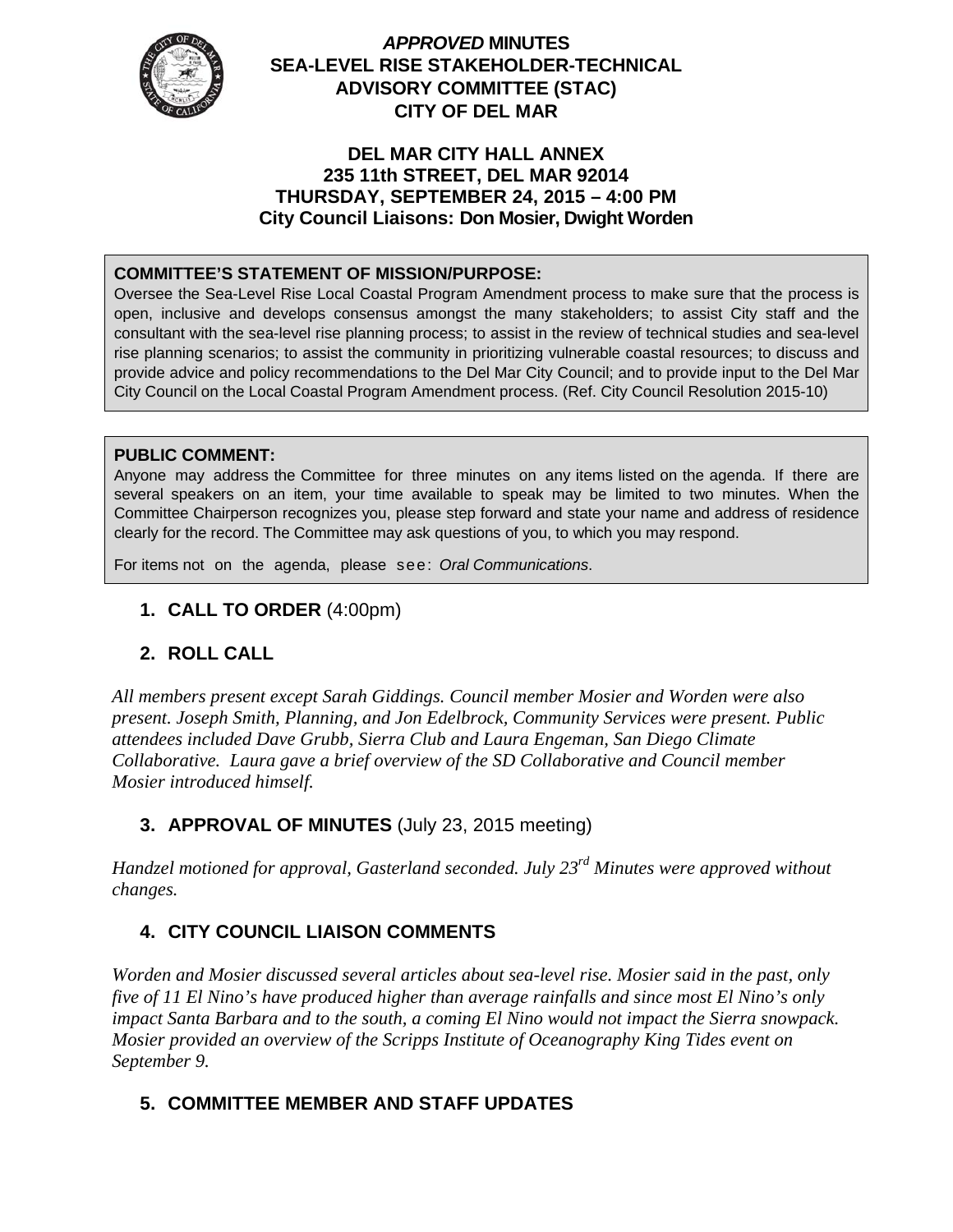*Bekkar discussed how one-foot of sea-level rise equates to 100' of coastal runup impacts. Gaasterland discussed SIO's monitoring of ocean temperature at the top and bottom of their pier. Additional committee discussion on current water temperatures setting new records and tides being one-half above predicted heights. Staff requested a presentation from NCTD representative Johnny Dunning; to-date he has not responded to the request. City Sustainability Resource Fair was being held after the STAC meeting. Oct 12th Volunteer appreciation night was discussed.* 

*STAC website is under construction and web address is www.delmar.ca.us/sealevelrise. A general email to share with the public for those interested in receiving future updates or for questions on the work program is coastalplanning@delmar.ca.us (sends an email to Joseph Smith, Planning). Nick Garrity of Environmental Science Associates (ESA) shared a website that monitors La Jolla Tides – NOAA's Tides and Currents (tidesandcurrents.noaa.gov). Bekkar shared a website blog on the El Nino discussion (weatherwest.com). Brinner shared a movie (Shored Up) that provides an overview of beach engineering and structures. Buhr discussed an upcoming training titled "Climate-Smart Conversation" being held by the resource agencies and local partners on November 6 (all day) at the San Diego Foundation.* 

## **6. ORAL COMMUNICATIONS** (NON-ACTION ITEMS)

*Dave Grubb discussed Sierra Club's interest in attending ongoing STAC meetings.*

State law precludes the Committee from acting on any topic which is not an action item on the posted agenda. Your information may be received, placed on the next agenda, or referred to the Committee Chairperson.

## **7. PRESENTATION FROM COMMITTEE MEMBER SARAH GIDDINGS ON SEA-LEVEL RISE AND EXTREME STORMS**

*This presentation was postponed to the October 15th meeting when Sarah Giddings could attend.*

## **8. PRESENTATION BY LAURA ENGEMAN, EXECUTIVE DIRECTOR OF THE SAN DIEGO CLIMATE COLLABORATIVE, ON THEIR RECENT GRANT REQUEST TO NOAA AND OTHER RELATED WORK IN THE REGION**

*Laura Engeman gave a presentation on the work the SD Climate Collaborative is doing in the San Diego region (sdclimatecollaborative.org). She provided a list of the organizations they are working with along with a discussion of outstanding grants that are in progress. Laura invited the Committee to attend their future Climate Collaborative meetings and discussed an upcoming workshop they are facilitating on November 18 from 9:30am to noon at the City of San Diego Library (tentative). The workshop will be geared around the latest USGS sea-level rise models and how to use the tools. Laura noted that the LCP amendment being prepared by the City of Goleta is a similar work program that Del Mar is undergoing.*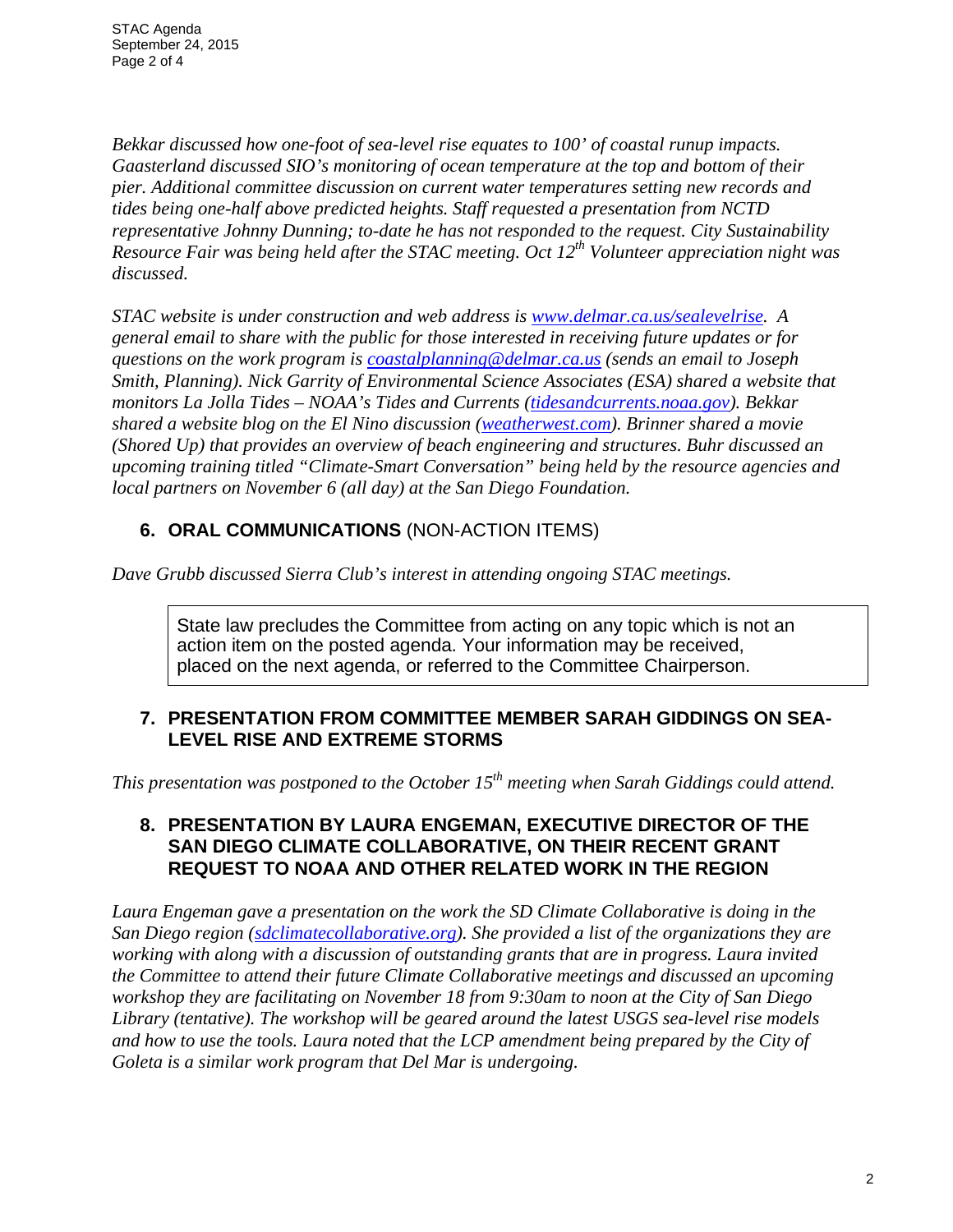## **9. REVIEW AND COMPLETE WORK PROGRAM TASK 1.4 – PUBLIC OUTREACH PLAN PREPARED BY KATZ & ASSOCIATES**

*Nick Garrity, ESA provided an update on the draft Public Outreach Plan. The Committee provided the following revisions prior to the document being made final.* 

- *i. Add the following:* 
	- *1. Business Support Advisory Committee (City advisory committee)*
	- *2. Del Mar Village Association (non-profit)*
	- *3. Resource agencies:* 
		- *a. California State Parks*
		- *b. US Fish & Wildlife*
		- *c. Army Corps of Engineers*
		- *d. Regional Water Quality Control Board*
	- *4. Coastal Community Foundation (non-profit)*
	- *5. Del Mar Thoroughbred Club*
	- *6. California Department of Transportation*
	- *7. California State Lands Commission*
	- *8. Del Mar Lifeguards (Community Services Department)*
	- *9. Note: Del Mar Foundation is a non-profit*
- *ii. Develop a social networking presence Facebook (create page), Twitter*
- *iii. Advertise to 'visitors' in addition to residents and businesses*
- *iv. Add "written notices" to Step 4 (in addition to emails)*
- *v. Coordinate STAC workshops and events with others that are planned in the City*
- *vi. Utilize the Del Mar Library and Del Mar Community Connections for readings and topical information related to the work program*
- *vii. Avoid the use of a survey that does not have statistical meaning. If there is interest in using a survey, it needs to be statistically-balanced and include all residents, not just those in potentially vulnerable areas*
- *viii. STAC workshop 1 in Spring 2016 and workshop 2 in Fall 2016*

#### **10. UPDATE FROM ESA AND STAFF ON WORK PROGRAM PROGRESS AND REVIEW UPCOMING TASKS WITH COMMITTEE FEEDBACK:**

#### **Task 2.1 – Compile Data and Existing Analyses, Determine Data and Informational Gaps**

*Continued to the November 5, 2015 meeting* 

#### **1. Task 2.2 – Define the Planning Area**

*Continued to the November 5, 2015 meeting. Note: need to get addresses of all people to be notified once the ordinances are developed.*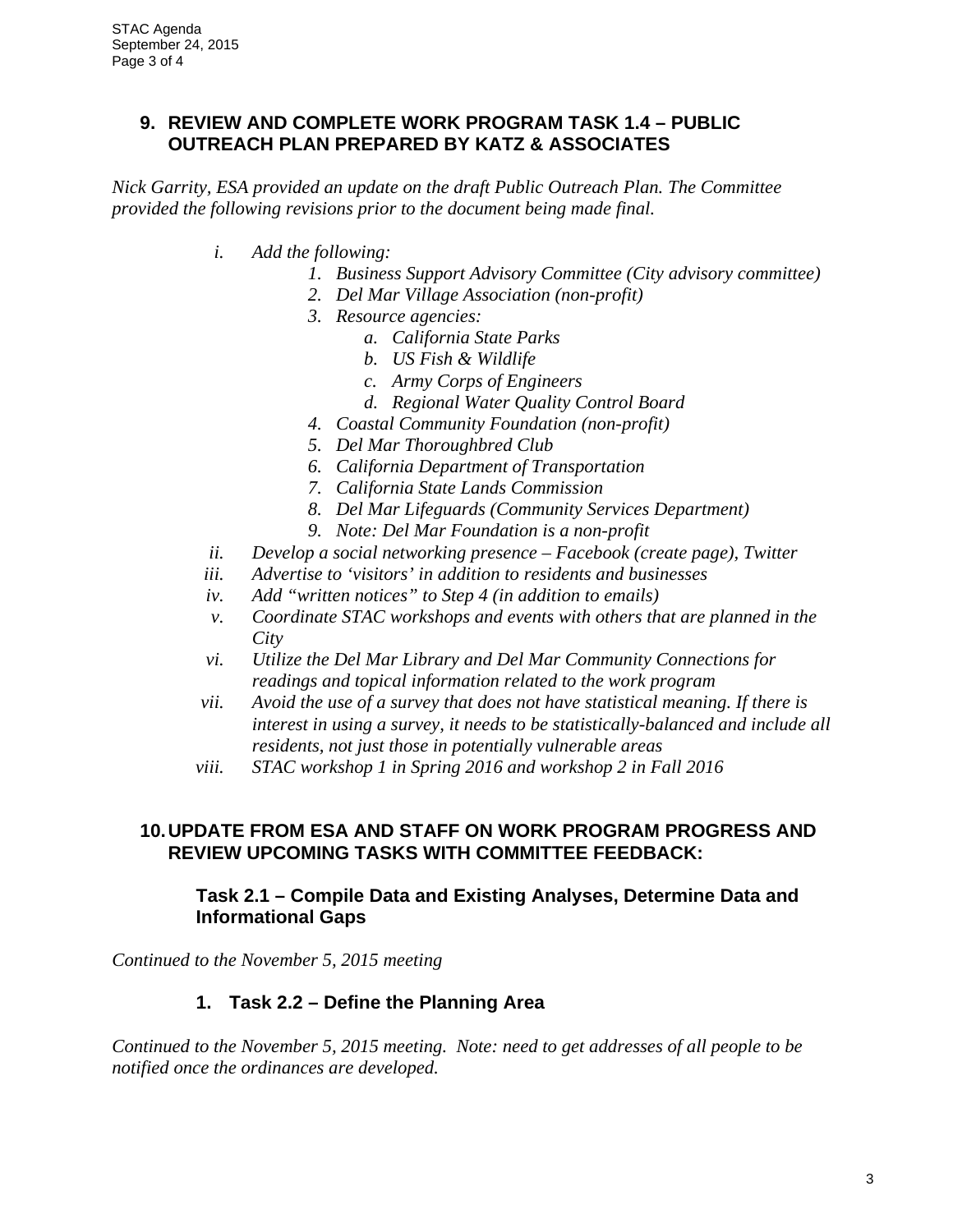## **11. DISCUSSION ITEMS:**

#### **1. Speakers to present at upcoming STAC meetings**

*No firm commitment yet for future speakers* 

**2. STAC community forum in January 2016, including consideration for a subcommittee to assist in event planning, program, and outreach; confirmation of a day and time; and related actions (note: Powerhouse is available for January 14, 2016)** 

*January 14, 2016 has been reserved for the Committee's Community Forum. Powerhouse has been reserved in the evening.*

## **12. ITEMS FOR NEXT AGENDA**

*Remaining items provided at the July 23, 2015 meeting* 

## **13. ADJOURNMENT** (5:30pm)

*Brinner motioned, Gaasterland seconded. Next meeting to be held at 3:30 – 5:00 p.m., October 15, 2015 at the City Hall Annex, 235 11th Street.* 

Note: Following the meeting, Committee members are invited to attend and represent STAC at the City's Sustainability Resource Fair and Climate Action Plan Open House. The event will be located at Powerhouse Park from 6 to 8pm. An informational booth will be available for STAC.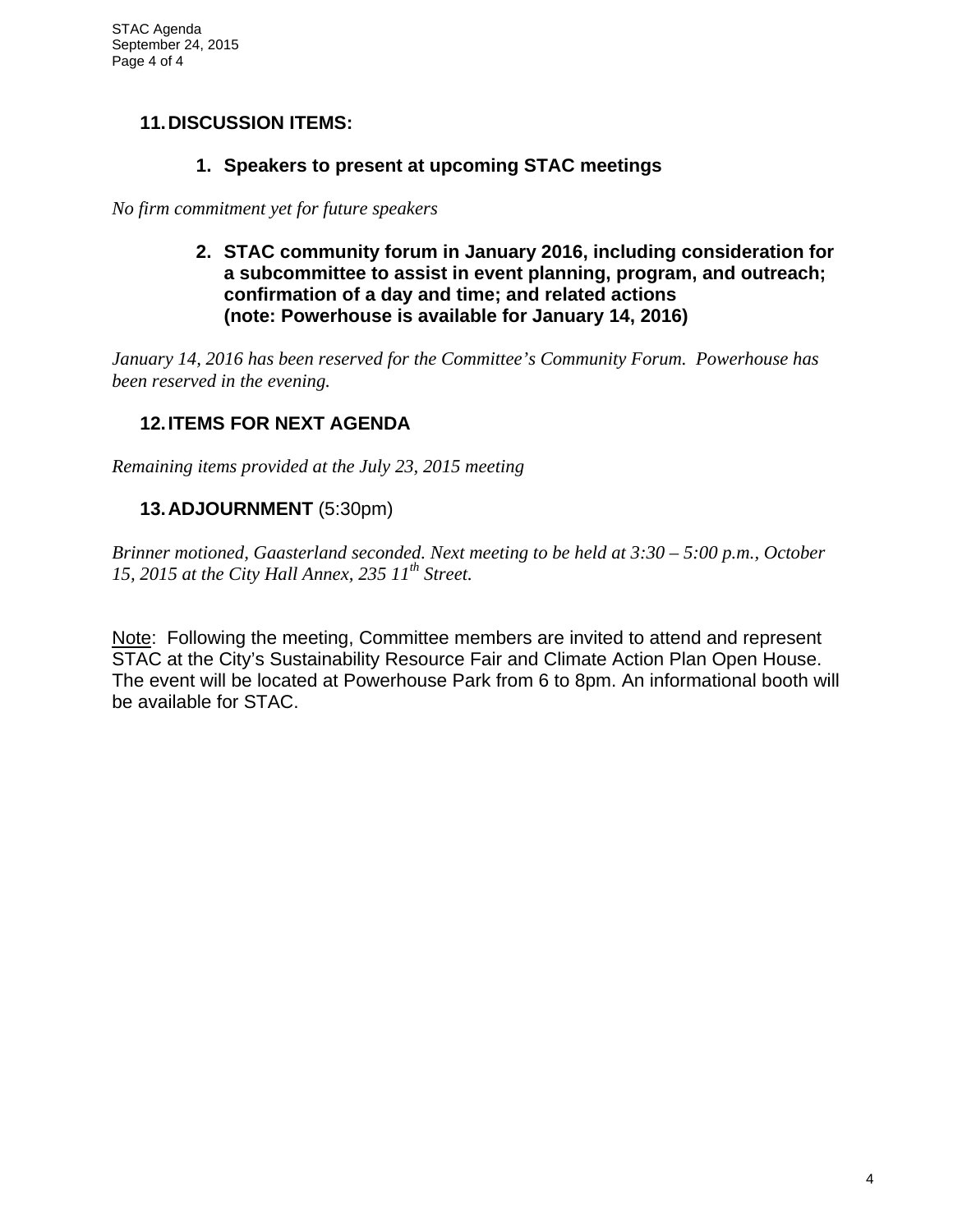

## *APPROVED* **MINUTES SEA-LEVEL RISE STAKEHOLDER-TECHNICAL ADVISORY COMMITTEE (STAC) CITY OF DEL MAR**

#### **DEL MAR CITY HALL ANNEX 235 11th STREET, DEL MAR 92014 THURSDAY, OCTOBER 15, 2015 – 3:30 PM City Council Liaisons: Don Mosier, Dwight Worden**

#### **COMMITTEE'S STATEMENT OF MISSION/PURPOSE:**

Oversee the Sea-Level Rise Local Coastal Program Amendment process to make sure that the process is open, inclusive and develops consensus amongst the many stakeholders; to assist City staff and the consultant with the sea-level rise planning process; to assist in the review of technical studies and sea-level rise planning scenarios; to assist the community in prioritizing vulnerable coastal resources; to discuss and provide advice and policy recommendations to the Del Mar City Council; and to provide input to the Del Mar City Council on the Local Coastal Program Amendment process. (Ref. City Council Resolution 2015-10)

#### **PUBLIC COMMENT:**

Anyone may address the Committee for three minutes on any items listed on the agenda. If there are several speakers on an item, your time available to speak may be limited to two minutes. When the Committee Chairperson recognizes you, please step forward and state your name and address of residence clearly for the record. The Committee may ask questions of you, to which you may respond.

For items not on the agenda, please see: *Oral Communications*.

## **1. CALL TO ORDER** (3:30pm)

## **2. ROLL CALL**

*All members were present except Bruce Bekkar and Sarah Giddings. Council members Don Mosier and Dwight Worden were present. Joseph Smith from the Planning Department and Eric Sandy and Mark Rathsam from Community Services were present. Nick Garrity of ESA was not present.* 

## **3. APPROVAL OF MINUTES** (September 24, 2015 meeting)

*Handzel motioned for approval, Brinner seconded. September 24, 2015 meeting minutes were approved without changes.*

## **4. CITY COUNCIL LIAISON COMMENTS**

*Worden commented that City Council is very interested in the activities of the Committee. Mosier provided an update and discussed some issues with the improvements being made by NCTD to the railroad trestle bridge over San Dieguito River, including construction conflicts with increases in high tides and construction timing to take three times longer than expected. He also discussed that lagoon dredging will occur by SCE at the end of the year. He noted that the proposed replacement railroad bridge is going to be eight feet higher in elevation than the original to accommodate future sea rise.*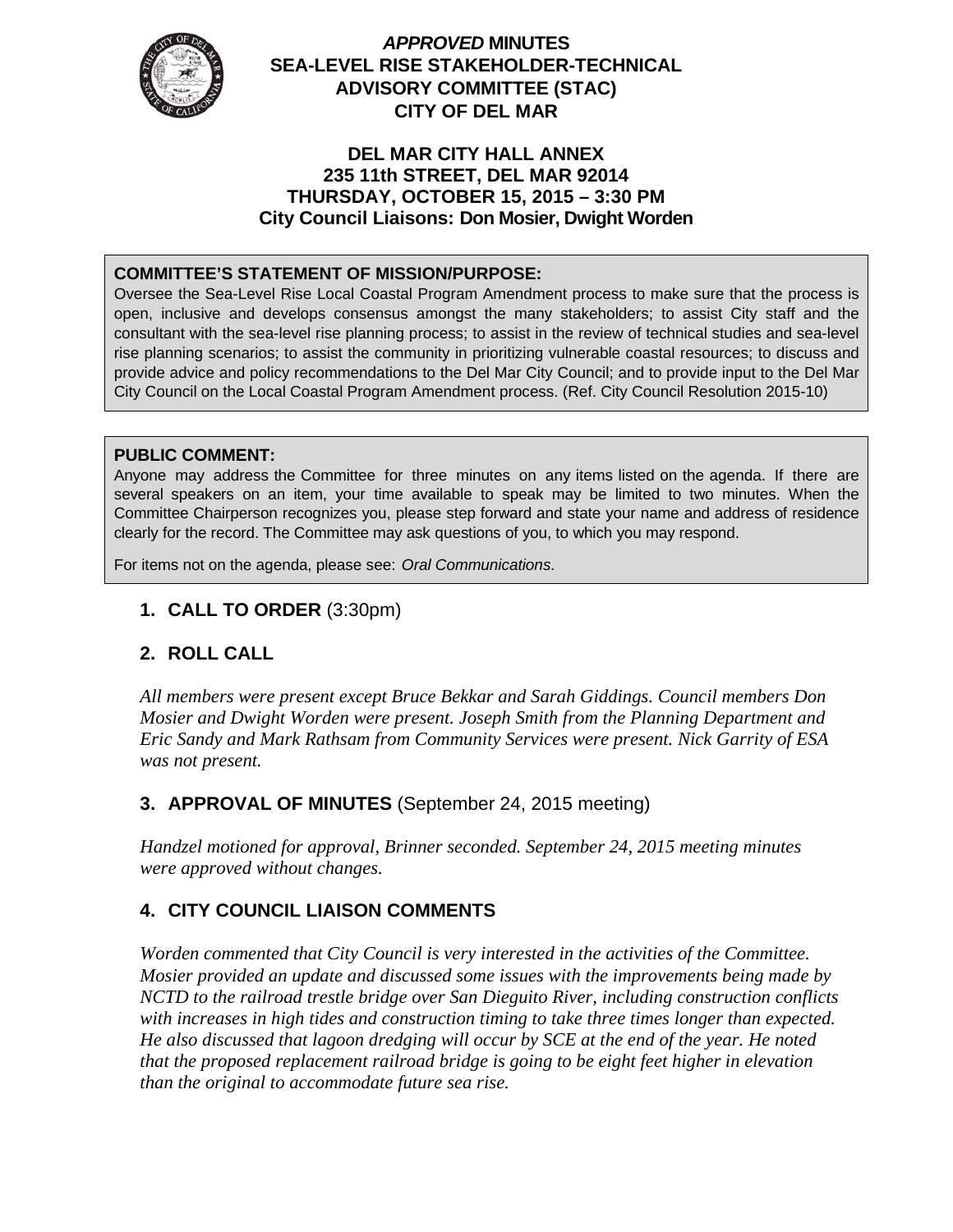## **5. COMMITTEE MEMBER AND STAFF UPDATES**

*Brinner discussed a paper she will send for circulation to the Committee regarding the Pacific Decadal Oscillation (PDO), which is a slowly oscillating pattern of sea surface temperatures in the Pacific Ocean. Handzel submitted some documents on the geology of the Del Mar bluffs and seawalls. Gaasterland noted that she would reach out to colleague Falk Feddersen about a possible presentation to the Committee. Gaasterland requested the status of a presentation to the Committee by an NCTD representative. Smith noted that NCTD has been contacted but a presentation date is still pending. Smith also gave an update on the STAC website (www.delmar.ca.us/sealevelrise) and confirmed that all documents and articles circulated to the Committee would be made available on the website.*

## **6. ORAL COMMUNICATIONS FROM THE PUBLIC** (NON-ACTION ITEMS)

*Public members introduced themselves, including a student from UCSD who was interested in the STAC process.*

# **7. STAFF UPDATE ON WORK PROGRAM AND UPCOMING TASKS**

*Smith provided an update on the Work Program and upcoming tasks. Task 1.4 (Public Outreach Plan) has been completed and provided to the Coastal Commission. Task 2.1 (Gaps Analysis) will be the next item to complete; however the final deliverable date has been adjusted to November 18, 2015 due to delayed CoSMoS results. Garrity will be providing an update on Task 2.1 at the November 5, 2015 meeting and take feedback from the Committee before finalizing this document. Following, Task 2.2 (Defining the Planning Area) will be completed with a final deliverable date of January 29, 2016.* 

## **8. COMMITTEE DISCUSSION OF PLANNING FOR THE COMMUNITY FORUM IN JANUARY 2016**

*The Committee discussed planning for the Community Forum in January. The event is set for Thursday, January 14, 2016 from 6 to 8 p.m. at Powerhouse. The Committee also created a subcommittee to continue discussions on event planning. The subcommittee consists of Brinner, Bekkar (nominated), and Crabtree.* 

*The Committee also discussed the following items:* 

- *1) Utilize the outdoor area of Powerhouse to have topical stations of interest for each stakeholder group with printed boards and key bullet points (e.g., beach/bluff owners, lagoon restoration, fairgrounds/racetrack, recreational beach users, etc.). Following, have the group go into Powerhouse for presentations and interactive sessions. Obtain as much feedback as possible and utilize audience engagement.*
- *2) Presentation ideas:* 
	- *a) Find a well-respected and dynamic speaker give a short introduction/presentation on the general issues (no more than 10 to 15 minutes). Names discussed included Falk Feddersen and/or Adam Young, both SIO*
	- *b) Include another presentation by Community Services to discuss anecdotal and historical information about changes observed in Del Mar over several decades.*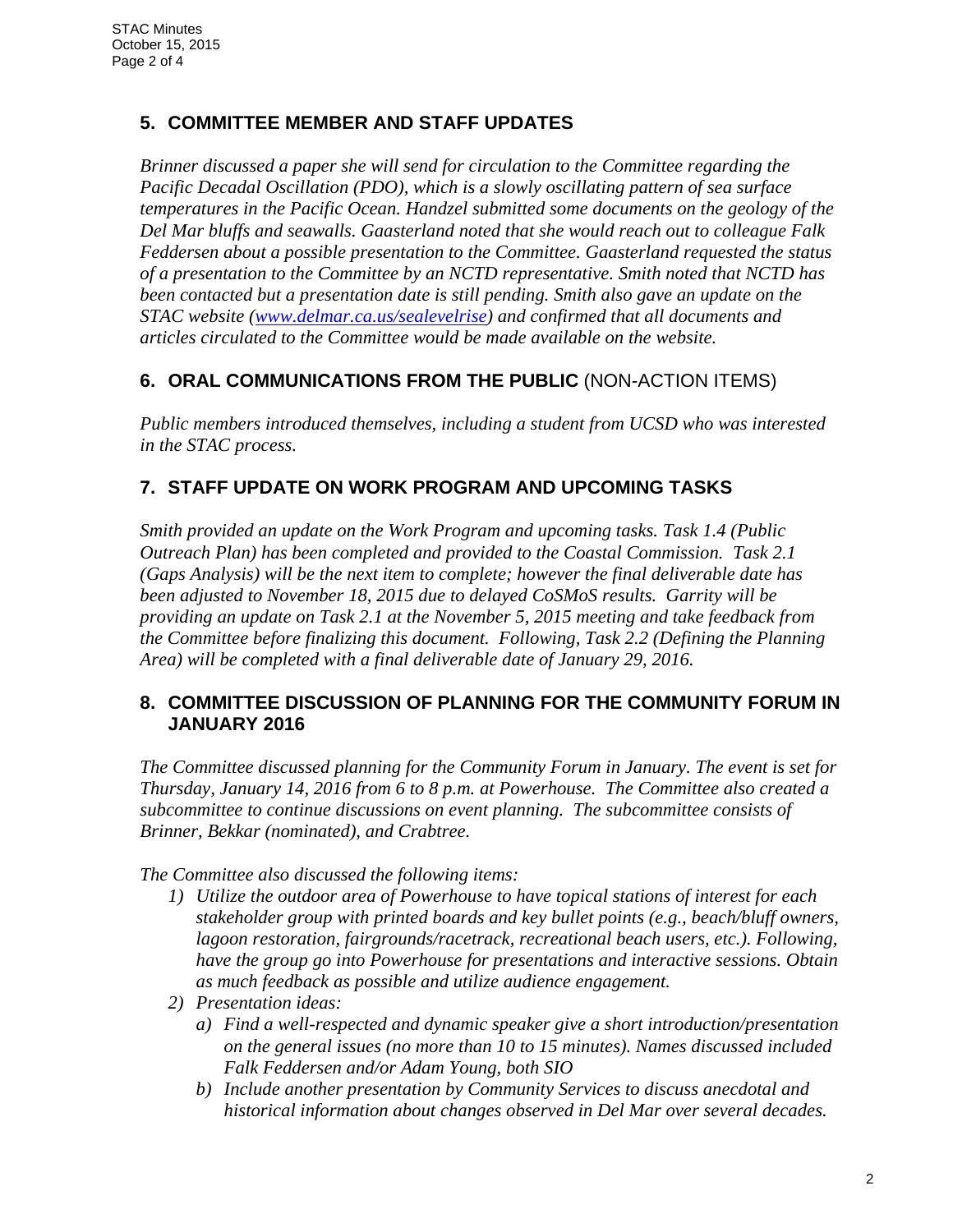- *c) Include another presentation by the STAC chair about what the City/Committee is doing and why.*
- *3) Print several pictures and illustrations demonstrating how sea-level rise and related effects will impact people's interests in Del Mar's coastline and lagoon.*
- *4) Have potential solutions and adaption strategies available for early discussion.*
- *5) Determine what CoSMos material will be available to present at the forum and try to adapt the information to Del Mar specifically.*
- *6) Try to focus on the "local application" of all information presented and opportunities for feedback.*
- *7) In addition to beachfront/bluff-top property owners, advertise the forum to the beachgoing public (surfers, recreational users), all property owners including nonbeachfront/bluff-top, other municipal/government, and other key stakeholders referenced in the Public Outreach Plan.*
- *8) Create a one-page take home information sheet consisting of the Committee's goals, timeline, and where they can get more information on the Work Program.*
- *9) Provide food and drinks (Joseph will determine the amount of budget we have to be used for food at the meeting).*
- *10)Need to determine if lights for the outdoor area will be needed.*

## **9. PRESENTATION BY MARK RATHSAM AND ERIC SANDY, COMMUNITY SERVICES DEPARTMENT ON THE HISTORICAL EROSION AND SHORELINE TRENDS OBSERVED IN DEL MAR OVER SEVERAL DECADES**

*Sandy and Rathsam gave a presentation on the observed changes that have occurred during the last several decades years along the City's shoreline, including several historical photos and anecdotal stories. Sandy noted that they would be willing to provide the presentation at the Community Forum in January 2016.* 

## **10. PRESENTATION BY DR. CHET KOBLINSKY ON THE NATIONAL AND INTERNATIONAL ISSUES RELATED TO SEA-LEVEL RISE**

*Dr. Chet Koblinsky gave a presentation on national and international issues related to sea-level rise, including a discussion on data that has been collected and analyzed by NOAA. He noted that the City is currently experiencing mean high tides that are roughly 8 inches above the predicted tables due to ocean warming in the Pacific. He discussed the coming El Nino, related it to the 1982-83 storms, and discussed how this winter's storm season may turn out to be reference point for future sea rise due to these higher than normal high tides. He suggested that the 2012 NRC Report is a great reference point to start from for the City as it moves into planning for sea-level rise adaptation. He presented information on using the NOAA Coastal Viewer web tool (coast.noaa.gov/slr), and recommended the Committee reach out to the insurance industry to understand how they are planning to address these issues in coastal areas.* 

## **11. ITEMS FOR NEXT AGENDA**

*Mosier recommended reaching out to Davia Lynch with NCTD for a presentation to the Committee.*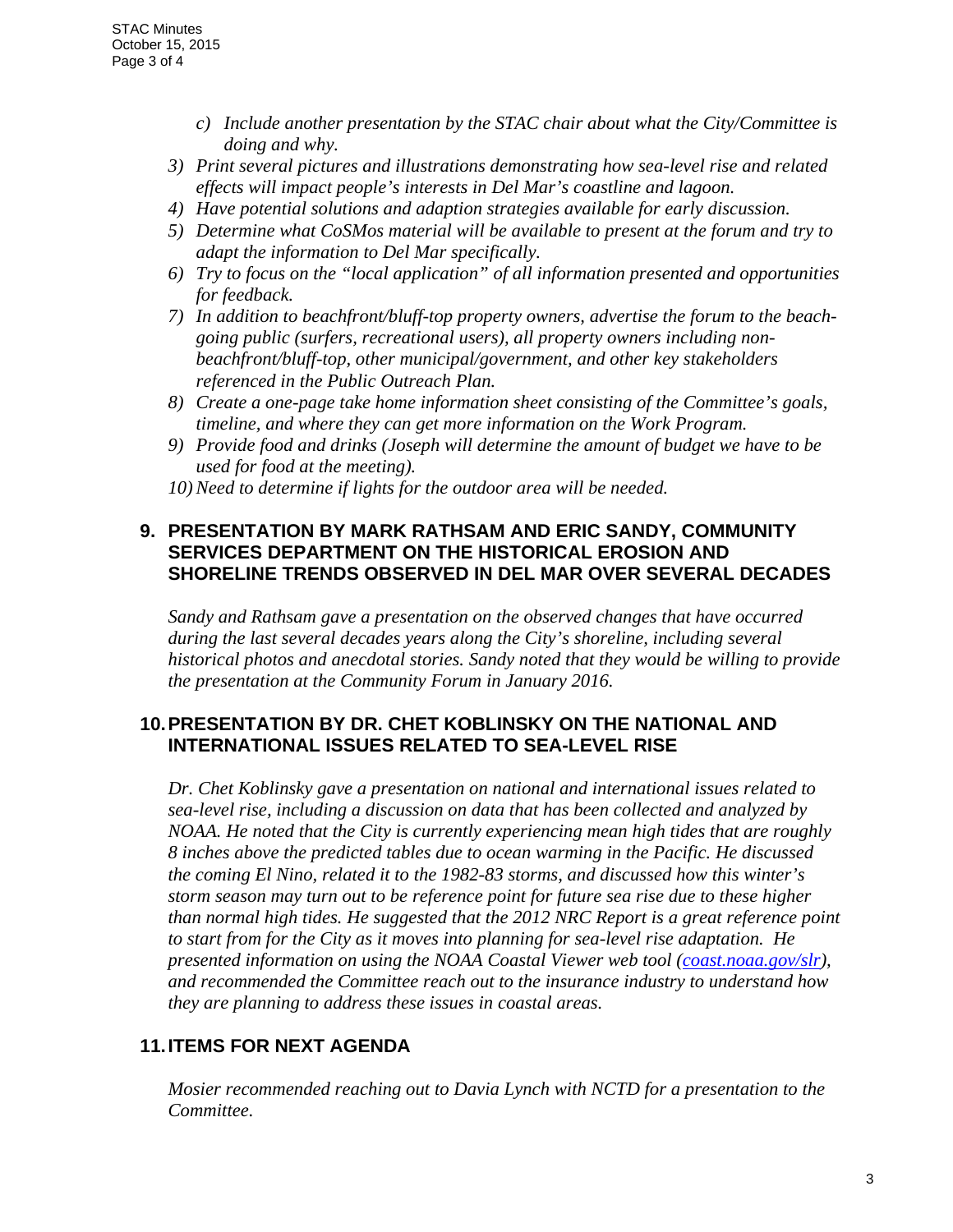# **12. ADJOURNMENT** (5:00pm)

 *Handzel motioned, Crabtree seconded.*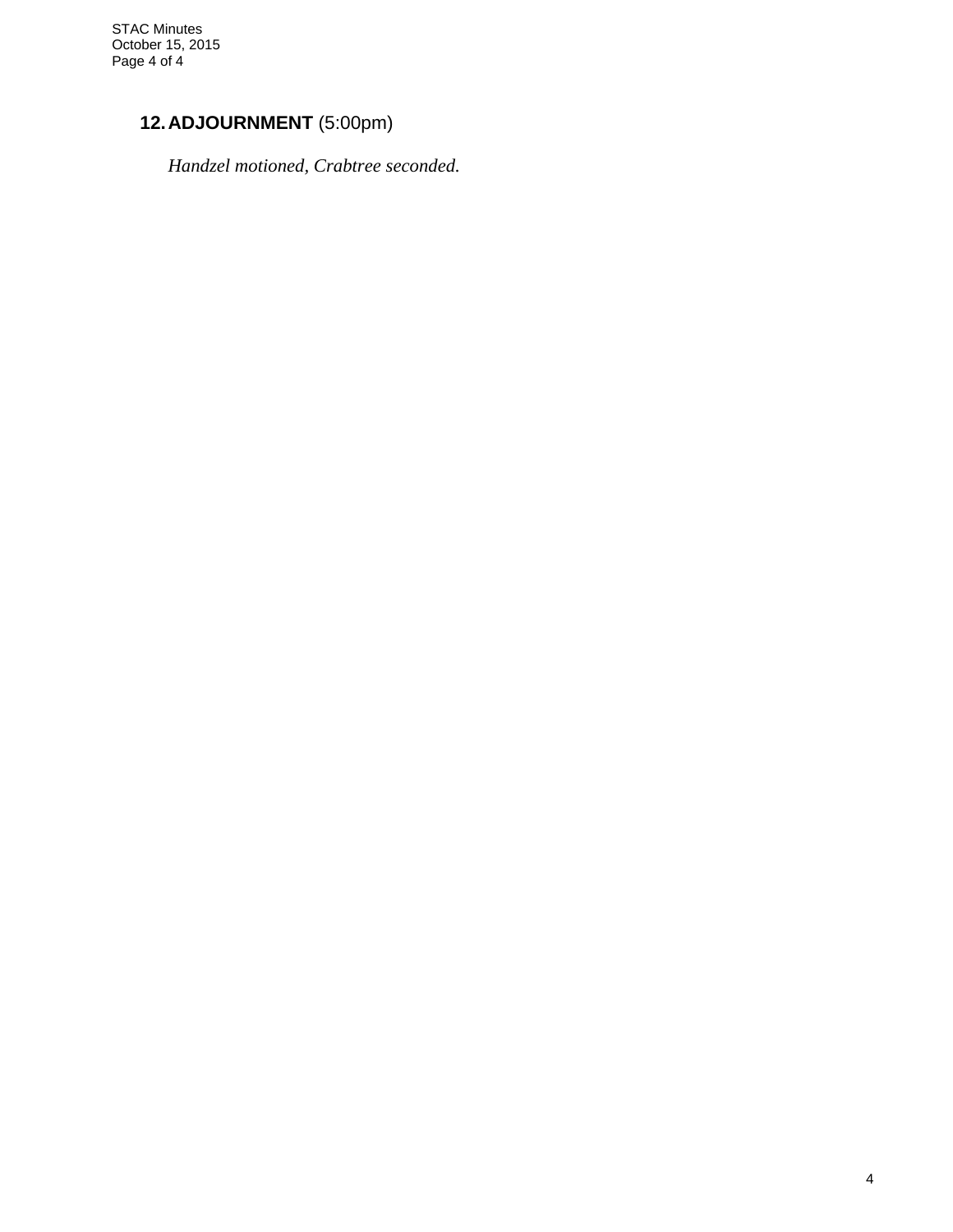

## *APPROVED* **MINUTES SEA-LEVEL RISE STAKEHOLDER-TECHNICAL ADVISORY COMMITTEE (STAC) CITY OF DEL MAR**

#### **DEL MAR CITY HALL ANNEX 235 11th STREET, DEL MAR 92014 THURSDAY, NOVEMBER 5, 2015 – 4:00 PM City Council Liaisons: Don Mosier, Dwight Worden**

## **COMMITTEE'S STATEMENT OF MISSION/PURPOSE:**

Oversee the Sea-Level Rise Local Coastal Program Amendment process to make sure that the process is open, inclusive and develops consensus amongst the many stakeholders; to assist City staff and the consultant with the sea-level rise planning process; to assist in the review of technical studies and sea-level rise planning scenarios; to assist the community in prioritizing vulnerable coastal resources; to discuss and provide advice and policy recommendations to the Del Mar City Council; and to provide input to the Del Mar City Council on the Local Coastal Program Amendment process. (Ref. City Council Resolution 2015-10)

#### **PUBLIC COMMENT:**

Anyone may address the Committee for three minutes on any items listed on the agenda. If there are several speakers on an item, your time available to speak may be limited to two minutes. When the Committee Chairperson recognizes you, please step forward and state your name and address of residence clearly for the record. The Committee may ask questions of you, to which you may respond.

For items not on the agenda, please see: *Oral Communications*.

## **1. CALL TO ORDER** (4:00pm)

## **2. ROLL CALL**

*All members were present except Kim Fletcher and Sarah Giddings. Council member Don Mosier was present. Council member Dwight Worden was not present. Joseph Smith from the Planning Department and Nick Garrity of ESA were present.* 

## **3. APPROVAL OF MINUTES** (October 15, 2015 meeting)

*Crabtree motioned for approval, Handzel seconded. October 15, 2015 meeting minutes were approved. Bekkar abstained.* 

## **4. CITY COUNCIL LIAISON COMMENTS**

*Mosier commented that the improvements being made by North County Transit District (NCTD) to the railroad trestle bridge over the San Dieguito River were almost complete; that lagoon dredging had started by Southern California Edison (SCE); and NCTD staff is planning to give a presentation to the Committee at their December 3, 2015 meeting.* 

## **5. COMMITTEE MEMBER AND STAFF UPDATES**

*Buhr noted that the California Coastal Commission (CCC) added a page on their website with information on the predicted El Niño and a checklist to assist homeowners prepare for the*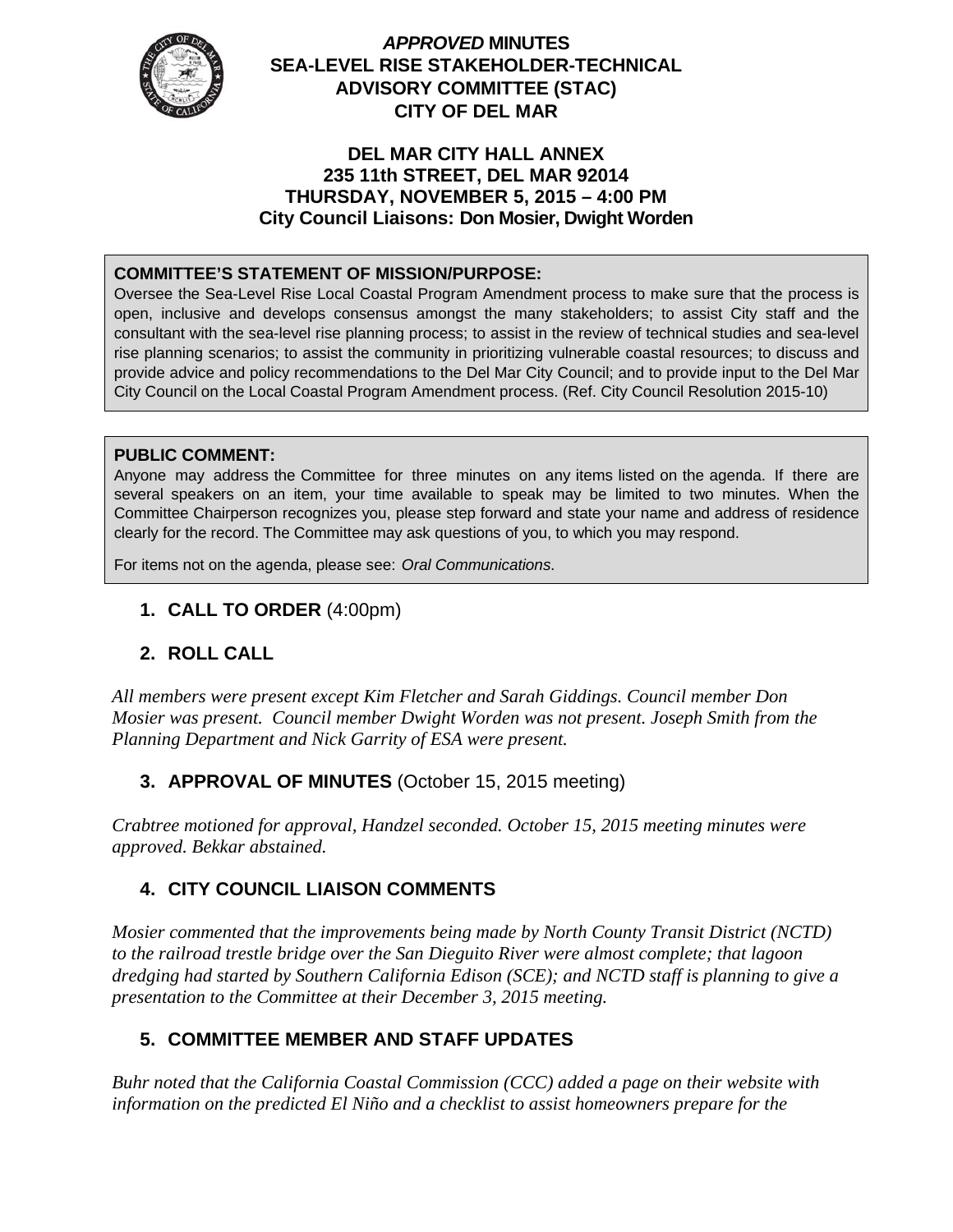*anticipated storms (http://www.coastal.ca.gov/climate/extreme-weather/el-nino/). Buhr also explained the CCC's ability to issue Emergency Coastal Development Permits (ECDPs) for situations where it is demonstrated that there is an imminent threat to life and/or property. Buhr also noted the following: 1) the CCC is preparing an expedited process for issuing ECDPs; 2) any issued ECDP would be temporary and conditioned to be removed following the threat or permitted subject to a regular CDP; 3) evaluating sea-level rise has become a priority by the CCC in all project reviews; and 4) the CCC webpage on El Nino has application information for homeowners in the event an ECDP is needed from the CCC (link above). Bekkar requested staff add a link to the CCC webpage on the STAC website.* 

*Bekkar requested staff confirm with the Public Works Department if sand bags would be made available to residents during the winter season. Buhr noted that king tides will occur during the Thanksgiving and Christmas holidays. Smith provided an update on the STAC website and confirmed that NCTD will provide a presentation to the Committee at their December 3, 2015 meeting. Bekkar requested staff verify if the City will be making preparations to help prevent erosion of the bluff areas during the predicted El Niño and winter storms.* 

# **6. ORAL COMMUNICATIONS FROM THE PUBLIC** (NON-ACTION ITEMS)

State law precludes the Committee from acting on any topic which is not an action item on the posted agenda. Your information may be received, placed on the next agenda, or referred to the Committee Chairperson.

*Public members introduced themselves, including Chet Koblinsky, Sarah Richmond, Dave Grubb with the Sierra Club, and Dahvia Lynch with NCTD. Grubb noted that one of the leading causes of bluff erosion is heavy rain and recommended a new book that discusses historical bluff erosion titled "Surf, Sand, and Stone: How Waves, Earthquakes, and Other Forces Shape the Southern California Coast." Lynch introduced herself and confirmed that NCTD will be giving a presentation at the Committee's December 3, 2015 meeting.* 

# **7. DISCUSSION ON WORK PROGRAM AND UPCOMING TASKS (ESA)**

*Smith provided an update on the Work Program and upcoming tasks, and noted that the CoSMoS results from USGS have been delayed. As a result, staff is working with the CCC to amend the Committee's milestone dates for the Work Program accordingly. Garrity noted that the preliminary CoSMoS results would be available November 15, 2015 with the final results expected for June 2016. Garrity discussed that CoSMoS would provide estimates of long-term coastal erosion with sea-level rise, extreme storm-event coastal erosion, and extreme coastal flooding.* 

*Garrity provided a summary of Task 2.1 (Gaps Analysis) and discussed the following: 1) flood and erosion hazard analysis; vulnerability and risk assessments; adaptation planning; and the proposed amendment to the City's Local Coastal Program (LCP). Garrity presented the trend in sea-level rise from 1920-2015 and noted that the average rate is 0.08 inches per year (2.11mm/yr), or generally 1 inch every 10 years. Garrity noted that this rate is expected to accelerate. Garrity also summarized information from the Gaps Analysis.*